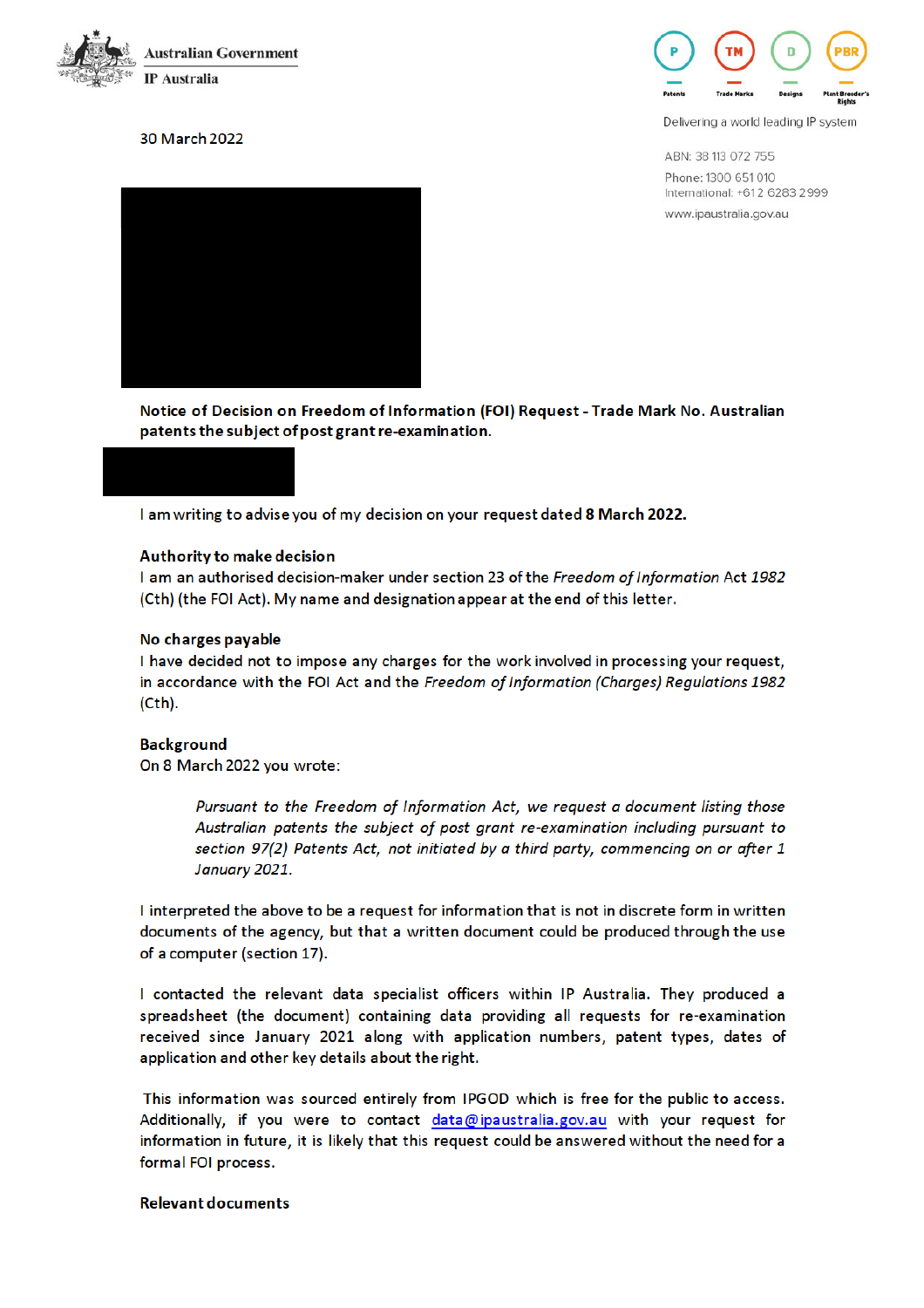• 20220328\_CFDA\_133\_re\_exam\_FOI

### **Decision**

With regard to this document, I have decided to grant access in full.

### **Your review rights**

If you are dissatisfied with my decision, you may apply for internal review or Information Commissioner review of the decision. We encourage you to seek internal review as a first step as it may provide a more rapid resolution of your concerns.

Under section 54 of the FOI Act, you may apply in writing to IP Australia for an internal review of my decision. The internal review application must be made within 30 days of the date of this letter or 15 days from the date in which you receive access to the document, whichever is the longest period (section 54B of the FOI Act).

Where possible please attach reasons why you believe review of the decision is necessary. The internal review will be carried out by another officer within 30 days.

#### **Information Commissioner review**

Under section 54L of the FOI Act, you may apply to the Australian Information Commissioner to review my decision. An application for review by the Information Commissioner must be made in writing within 60 days of the date of this letter, and be lodged in one of the following ways:

## online: https://forms.business.gov.au/smartforms/servlet/SmartForm.html?formCode=ICR 10

email: foidr@oaic.gov.au

post: GPO Box 5218 Sydney NSW 2001

More information about Information Commissioner review is available on the Office of the Australian Information Commissioner website. Go to https://www.oaic.gov.au/freedom-ofinformation/reviews-and-complaints/information-commissioner-review/FOI Complaints If you are unhappy with the way we have handled your FOI request, please let us know what we could have done better. We may be able to rectify the problem. If you are not satisfied with our response, you can make a complaint to the Australian Information Commissioner. A complaint to the Information Commissioner must be made in writing. Complaints can be lodged in one of the following ways:

online:

https://forms.business.gov.au/smartforms/servlet/SmartForm.html?formCode=ICCA 1

email: foidr@oaic.gov.au

post: GPO Box 5218 Sydney 2001

More information about complaints is available on the Office of the Australian Information Commissioner at https://www.oaic.gov.au/freedom-of-information/reviews-andcomplaints/make-an-foi-complaint/.

If you are not sure whether to lodge an Information Commissioner review or an Information Commissioner complaint, the Office of the Australian Information Commissioner has more information at: https://www.oaic.gov.au/freedom-of-information/reviews-and-complaints/.

## **Publication of documents on disclosure log**